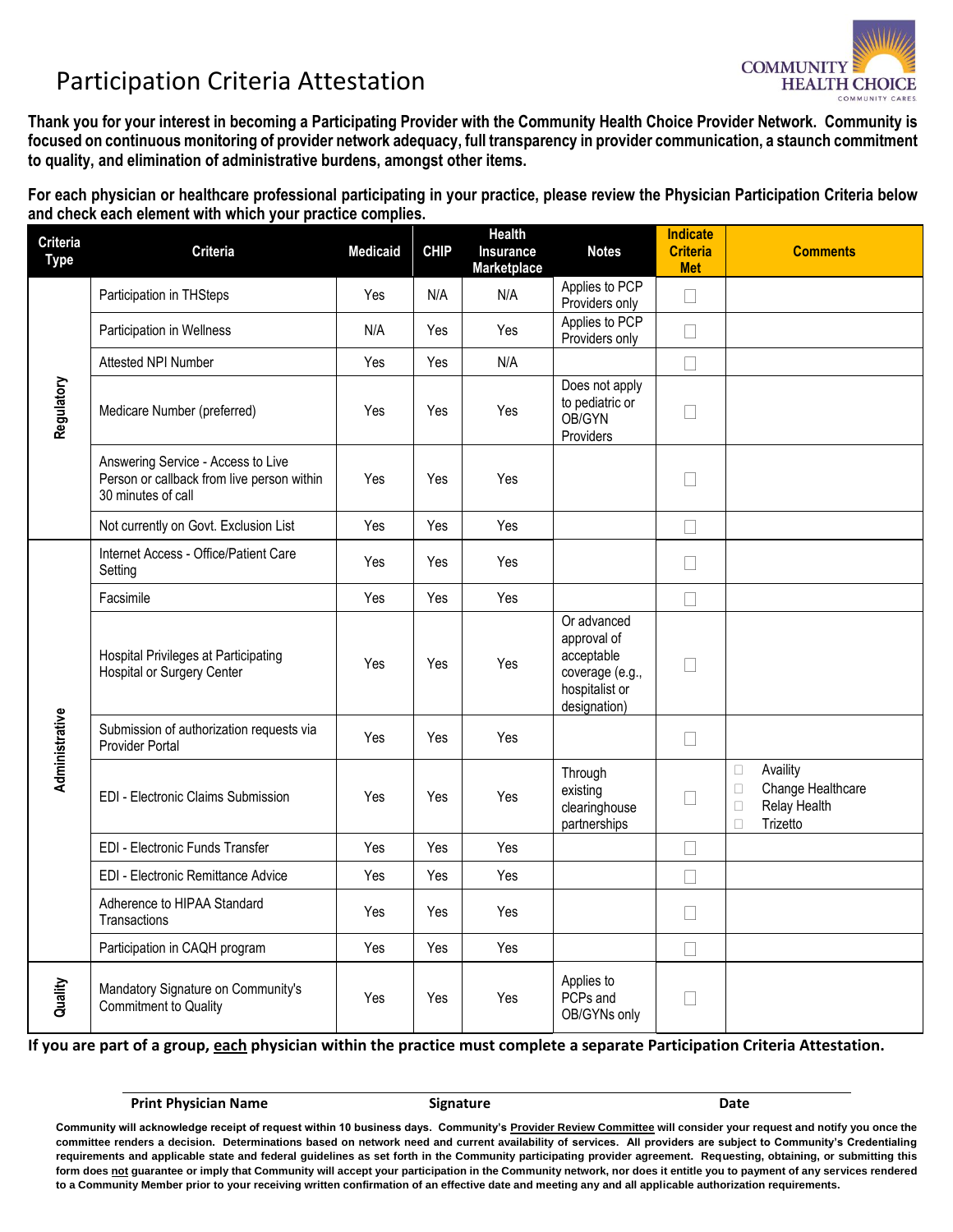

## **PHYSICIAN OR HEALTHCARE PROFESSIONAL NETWORK INTEREST PROFILE FORM**

Please complete this form in its entirety and return with a copy of **W-9** by

**fax 713-295-7058 or email [CHC.Contracting@communityhealthchoice.org](mailto:CHC.Contracting@communityhealthchoice.org)** .

Incomplete forms *not* considered.

| <b>Today's Date</b>                                                                                                                                          | $\Box$ Participating Provider already in the network, but<br>would like to participate in additional program(s):       | $\Box$ Medicaid<br>□ CHIP Perinatal<br>$\Box$ CHIP                      | $\Box$ Marketplace |  |  |  |  |  |
|--------------------------------------------------------------------------------------------------------------------------------------------------------------|------------------------------------------------------------------------------------------------------------------------|-------------------------------------------------------------------------|--------------------|--|--|--|--|--|
|                                                                                                                                                              | $\Box$ Provider NOT in the network, but would like to<br>participate in the following program(s):                      | $\Box$ Medicaid<br>$\Box$ CHIP<br>□ CHIP Perinatal                      | $\Box$ Marketplace |  |  |  |  |  |
|                                                                                                                                                              | <b>Physician or Healthcare Professional Information</b>                                                                |                                                                         |                    |  |  |  |  |  |
| Desired role: $\Box$ PCP<br>$\Box$ Specialist<br><b>Hospital-based Provider</b><br>0                                                                         |                                                                                                                        |                                                                         |                    |  |  |  |  |  |
| <b>Provider Name:</b>                                                                                                                                        |                                                                                                                        |                                                                         |                    |  |  |  |  |  |
| <b>Primary Specialty:</b><br>Board Certified: □<br>□<br>No<br>Yes                                                                                            |                                                                                                                        |                                                                         |                    |  |  |  |  |  |
| <b>Secondary Specialty:</b><br>Board Certified: □<br>Yes<br>□<br>No                                                                                          |                                                                                                                        |                                                                         |                    |  |  |  |  |  |
| <b>CAQH Number:</b>                                                                                                                                          | (please use this time to re-attest and update your credentialing documents)                                            |                                                                         |                    |  |  |  |  |  |
|                                                                                                                                                              | Individual                                                                                                             |                                                                         |                    |  |  |  |  |  |
| Individual NPI:                                                                                                                                              | THSteps #:                                                                                                             | Medicare #:<br>Medicaid #:                                              |                    |  |  |  |  |  |
|                                                                                                                                                              | If Group and includes other Providers, please complete Page 2.                                                         |                                                                         |                    |  |  |  |  |  |
| Hospital privileges? □ Yes<br>Please provide Hospital Name(s):                                                                                               |                                                                                                                        |                                                                         |                    |  |  |  |  |  |
|                                                                                                                                                              | If No, please explain how hospital admittance is handled?                                                              |                                                                         |                    |  |  |  |  |  |
| If you render services at a Surgery Center, please list:                                                                                                     |                                                                                                                        |                                                                         |                    |  |  |  |  |  |
| If NP or PA, name of supervising physician:<br><b>Supervising physician's NPI:</b>                                                                           |                                                                                                                        |                                                                         |                    |  |  |  |  |  |
| <b>Provider Contact Person:</b>                                                                                                                              |                                                                                                                        | <b>Contact Phone:</b>                                                   |                    |  |  |  |  |  |
| <b>Contact Email:</b><br><b>Contact Fax:</b>                                                                                                                 |                                                                                                                        |                                                                         |                    |  |  |  |  |  |
| <b>Contact Mailing Address:</b>                                                                                                                              |                                                                                                                        |                                                                         |                    |  |  |  |  |  |
| City, State, Zip:                                                                                                                                            |                                                                                                                        |                                                                         |                    |  |  |  |  |  |
|                                                                                                                                                              | <b>Billing Information</b>                                                                                             |                                                                         |                    |  |  |  |  |  |
| Provider Group / Billing Name:                                                                                                                               |                                                                                                                        |                                                                         |                    |  |  |  |  |  |
| Tax ID:<br>Group NPI:                                                                                                                                        |                                                                                                                        |                                                                         |                    |  |  |  |  |  |
|                                                                                                                                                              | Is provider joining an existing group of providers who is currently participating with Community? $\Box$ Yes $\Box$ No |                                                                         |                    |  |  |  |  |  |
| <b>Clearinghouse:</b>                                                                                                                                        | Medicaid/CHIP: $\Box$ Availity<br>□ Change Healthcare<br>$\Box$ Relay Health<br>$\Box$ Trizetto                        | $\Box$ Change Healthcare $\Box$ Relay Health<br><b>Marketplace:</b>     |                    |  |  |  |  |  |
| <b>Payment Method:</b>                                                                                                                                       | $\Box$ Direct Deposit (EFT)<br>$\square$ ERA                                                                           | <b>Payment Method:</b><br>$\Box$ Direct Deposit (EFT)<br>$\square$ ERA  |                    |  |  |  |  |  |
|                                                                                                                                                              | <b>Service Location Information</b>                                                                                    |                                                                         |                    |  |  |  |  |  |
| <b>Provider's Practice Address:</b>                                                                                                                          |                                                                                                                        |                                                                         |                    |  |  |  |  |  |
| <b>Primary Contact:</b>                                                                                                                                      | <b>Phone Number:</b>                                                                                                   | Fax Number:                                                             |                    |  |  |  |  |  |
| Bus Route: □<br>Electronic Medical Records: □ Yes □ No<br>Yes □<br>No<br>Walk-ins Accepted: $\Box$ Yes $\Box$ No                                             |                                                                                                                        |                                                                         |                    |  |  |  |  |  |
| Days and Hours of<br>Operation: (e.g., Mon. 7 a.m. - 7 p.m.) Sun: ______________Mon: _____________Tue: _________________Wed: _______________________________ |                                                                                                                        |                                                                         |                    |  |  |  |  |  |
|                                                                                                                                                              | Thu: _______                                                                                                           | <u>Fri: __________________Sat: ____________________Holidays: ______</u> |                    |  |  |  |  |  |
| Languages spoken:                                                                                                                                            | <b>Chinese-Cantonese</b><br>П<br>Arabic<br>$\Box$                                                                      | O.<br><b>Chinese-Mandarin</b>                                           | Hindi              |  |  |  |  |  |
| Sign Language<br>Spanish<br>Vietnamese<br>□<br>П.<br>П<br>П                                                                                                  |                                                                                                                        |                                                                         |                    |  |  |  |  |  |
| Additional practice locations? □ Yes □<br>No<br>If yes, include a separate sheet with additional information.                                                |                                                                                                                        |                                                                         |                    |  |  |  |  |  |